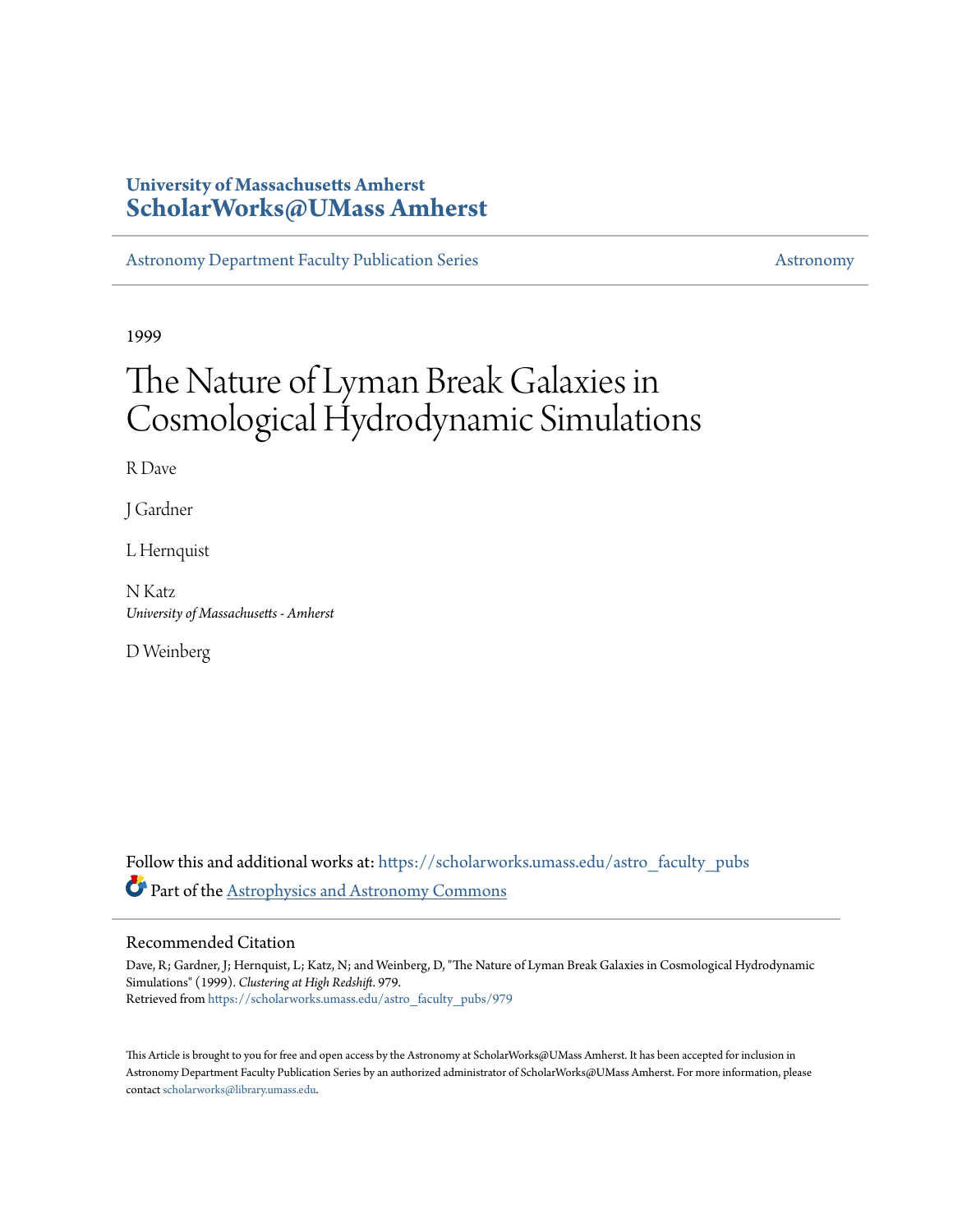## The Nature of Lyman Break Galaxies in Cosmological Hydrodynamic Simulations

Romeel Davé

Princeton University Observatory, Princeton, NJ 08544

Jeffrey P. Gardner

Dept. of Astronomy, University of Washington, Seattle, WA 98195

Lars Hernquist

Harvard-Smithsonian Center for Astrophysics, Cambridge, MA, 02138

Neal Katz

Dept. of Astronomy, University of Massachusetts, Amherst, MA, 01003

David H. Weinberg

Dept. of Astronomy, Ohio State University, Columbus, OH 43210

Abstract. What type of objects are being detected as  $z \sim 3$  "Lyman" break galaxies"? Are they predominantly the most massive galaxies at that epoch, or are many of them smaller galaxies undergoing a shortlived burst of merger-induced star formation? We attempt to address this question using high-resolution cosmological hydrodynamic simulations including star formation and feedback. Our ΛCDM simulation, together with Bruzual-Charlot population synthesis models, reproduces the observed number density and luminosity function of Lyman break galaxies when dust is incorporated. The inclusion of dust is crucial for this agreement. In our simulation, these galaxies are predominantly the most massive objects at this epoch, and have a significant population of older stars. Nevertheless, it is possible that our simulations lack the resolution and requisite physics to produce starbursts, despite having a physical resolution of  $\leq 700$  pc at  $z = 3$ . Thus we cannot rule out mergerinduced starburst galaxies also contributing to the observed population of high-redshift objects.

#### 1. Introduction

The detection of large numbers of high-redshift galaxies using the Lyman break technique has greatly furthered our understanding of early galaxy formation. A variety of arguments, from clustering[1] to semi-analytic modeling[2] to Nbody simulations[3], suggest that these Lyman break galaxies (LBGs) form in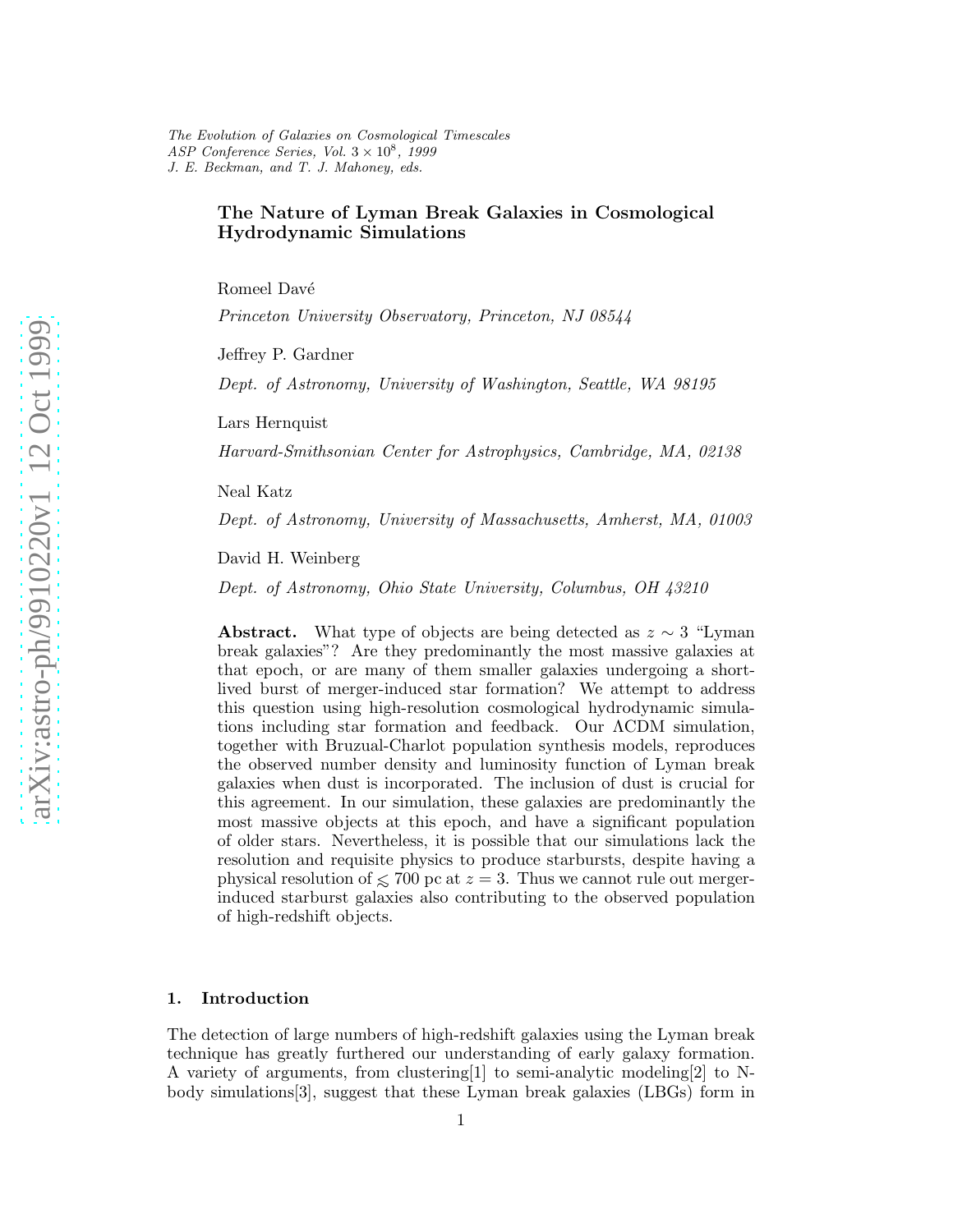highly biased, rare density peaks in the early universe. However, the nature of these galaxies remains controversial. Are they the most massive galaxy contained in these peaks, having quiescently formed stars for some time[4]? Or are they smaller galaxies residing in large potential wells that are undergoing an short-lived merger-induced starburst[5]? The key to answering this question is to determine the mass of the underlying galaxy. This may be done observationally[6] or by modeling processes of galaxy formation[7]. So far, only N-body and semi-analytic techniques have been applied, and the results vary, depending primarily on what is assumed for merger-induced starbursts. In principle, hydrodynamic simulations of galaxy formation including star formation, together with population synthesis models, can directly address these questions within a given cosmology. That is what we investigate in these proceedings.

#### 2. Simulation and Analysis

We simulate a random  $11.111h^{-1}\text{Mpc}$  cube in a  $\Lambda \text{CDM}$  universe, with  $\Omega_m = 0.4$ ,  $\Omega_{\Lambda} = 0.6, H_0 = 65, n = 0.95, \text{ and } \Omega_b = 0.02h^{-2}.$  We use Parallel TreeSPH to advance  $128^3$  gas and  $128^3$  dark matter particles from  $z = 49$  to  $z = 3$ . Our spatial resolution is  $1.7h^{-1}$  comoving kpc (equivalent Plummer softening), implying that at  $z = 3$  our physical resolution is ~ 640pc. Our mass resolution is  $m_{SPH} = 1.3 \times 10^7 M_{\odot}$  and  $m_{dark} = 1 \times 10^8 M_{\odot}$ . Using a 60-particle criterion for our simulated galaxy completeness limit[8] implies that we are resolving most galaxies with  $M_{baryonic} \geq 8 \times 10^8 M_{\odot}$ .

We include star formation and thermal feedback[9]. At  $z = 3$ , we identify galaxies using Spline Kernel Interpolative DENMAX (SKID), and compile a list of star formation events in each galaxy. Since gas is gradually converted into stars in each SPH particle, a given particle can have up to 20 star formation events. We treat each event as an instantaneous single-burst population using Bruzual & Charlot's GISSEL98[10], assuming a Scalo IMF with  $Z = 0.4 Z_{\odot}^{-1}$ . We sum the spectra for all events in a galaxy to produce its rest-frame spectrum at  $z = 3$ . We apply a correction for dust absorption using a galactic extinction law[11] with  $A_V = 1.0$ . We then redshift the spectra to  $z = 0$  and apply  $U_n G R$ filter functions[12] to obtain the observed broad-band colors for our simulated galaxy population. Note that no K-correction is necessary since we redshift the spectrum prior to applying the filters.

#### 3. The Simulated Lyman Break Galaxy Population

Our simulation produces 1238 galaxies at  $z = 3$ . Figure 1 shows the luminosity functions  $\Phi$  in R (solid histogram), G (dotted line) and  $U_n$  (dashed line) of these galaxies. Note that  $\Phi(U_n)$  is shown without any attenuation due to HI along the line of sight. The left and right panels show  $\Phi$  without and with dust, respectively. The turnover above  $R \ge 28$  is likely due to resolution effects, while the lack of galaxies with  $R \le 24$  is due to our small volume. Between

<sup>&</sup>lt;sup>1</sup>Using a Salpeter or Miller-Scalo IMF results in more LBGs. However, dust plays a larger role in determining galaxy properties.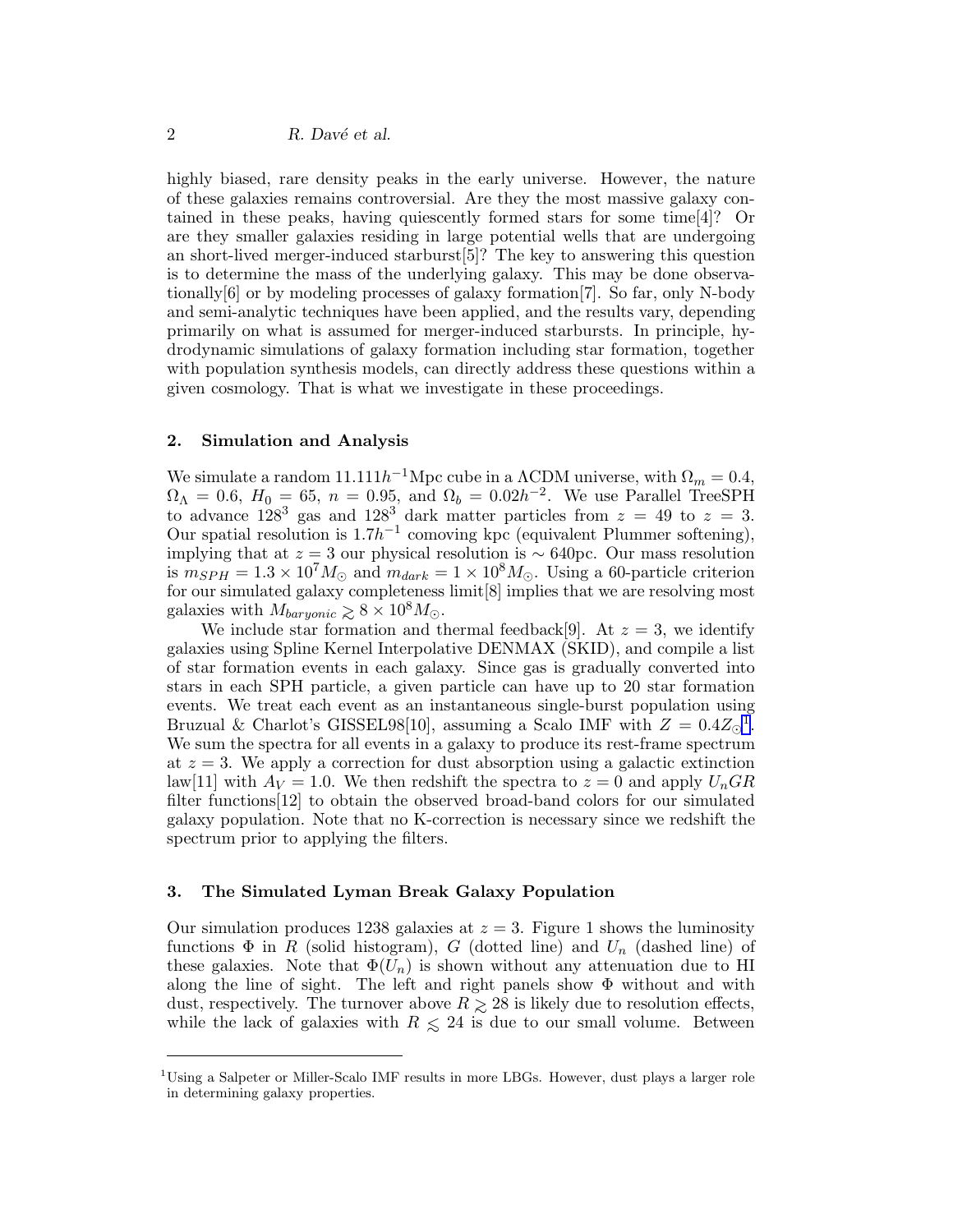these values, our luminosity function (with dust) is in rough agreement with the observed R-band luminosity function [13], shown as the solid curve down to  $R = 27$  (the current observational limit), although somewhat steeper. In reality, there is probably a range of dust extinctions, and this will tend to flatten Φ.



Figure 1: Luminosity function of high-redshift galaxies in  $U_n$ , G and R, without (left panel) and with (right panel) dust.

The number of Lyman break galaxies expected for this cosmology and volume is  $\sim 7$  [1,13], though this number could be higher due to source confusion [15]. With dust included, we produce 7 galaxies with  $R < 25.5$ , of which 6 satisfy the LBG color selection, in reasonable agreement with observations. Without dust, there are 38. Not surprisingly, the number density of simulated LBGs is highly sensitive to the amount of dust included, and undoubtedly to the type and distribution of dust as well.



Figure 2:  $(U_n + 2) - G$  vs.  $G - R$  of simulated galaxies, without (left panel) and with (right panel) dust. Triangles have  $R < 25.5$ , dots have  $R > 25.5$ .

Color selection is at the heart of the Lyman break technique. In Figure 2 we show  $U_n - G$  vs.  $G - R$  plots of our simulated galaxies, with an arbitrary two magnitudes of extinction added to  $U_n$  to crudely mimic intervening HI absorption. Triangles represent galaxies with  $R < 25.5$ , and dots are the remaining galaxies. The Lyman break color selection is up and to the left of the dashed boundary. Left and right panels show without and with dust, respectively. Dust moves galaxies to higher  $G - R$ , and somewhat higher  $U_n - G$ . Most galaxies at  $z = 3$  fall within the color selection, but significantly more dust would move the bright galaxies outside the  $G - R < 1.2$  criterion.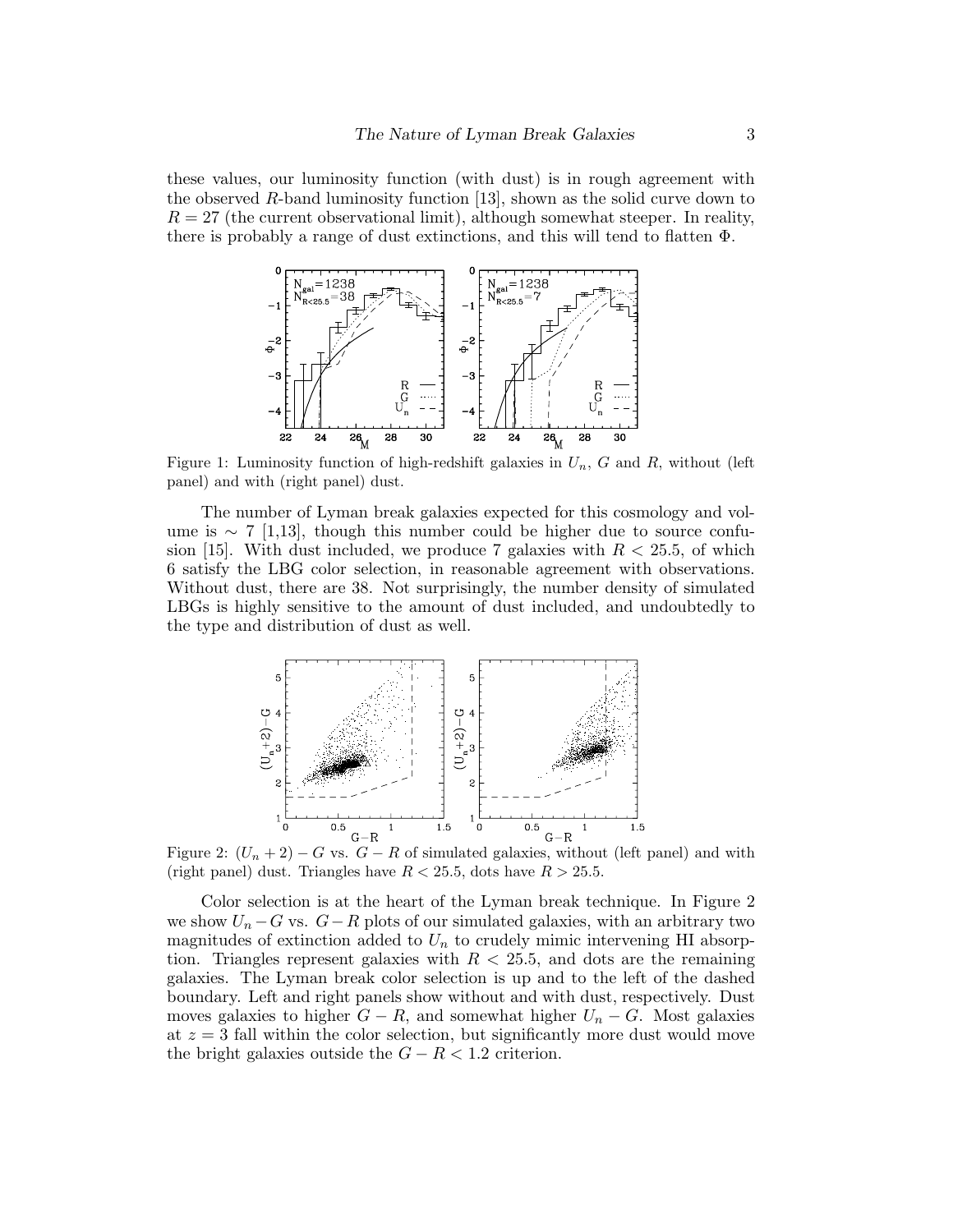

Figure 3: Stellar mass vs. R, without dust (left panel) and with dust (right panel).

We now investigate the mass of simulated LBGs. Figure 3 shows the stellar mass vs. R-band magnitude. The horizontal line demarcates  $R = 25.5$ , the magnitude limit of the observed LBG sample. While there is some scatter, the clear trend is that the brightest objects are also the most massive ones. The scatter increases to smaller masses, and is slightly larger in  $G$  and  $U_n$ , but our simulations indicate that LBGs are the most massive galaxies at  $z = 3$ .



Figure 4: Star formation rate per unit stellar mass as a function of time (age of the universe), in three different  $R$ -band magnitude ranges.

Figure 4 shows the evolution of the star formation rate per solar mass of stars for three galaxy samples:  $R < 25.5$  (left panel),  $25.5 < R < 27.5$  (middle panel), and  $27.5 < R < 29.5$  (right panel). The brightest galaxies have been forming stars the longest, typically for over a Gyr by  $z = 3$ . Thus they contain a significant older stellar population. Fainter (and smaller) galaxies have formed the bulk of their stars more recently.

#### 4. Conclusions

Our simulation roughly reproduces the number density and luminosity function of LBGs for a reasonable value of dust extinction. It suggests that LBGs are the most massive objects at  $z \sim 3$ , and that they contain a significant older stellar population.

While this simulation puts forth a consistent picture for the nature of LBGs, we cannot rule out the aforementioned alternative scenario that LBGs are smaller starbursting galaxies. The reason is that starburst regions are typically a few hundred parsecs across, and therefore below our resolution. The star formation rate in our simulations is tied primarily to the local density (using a